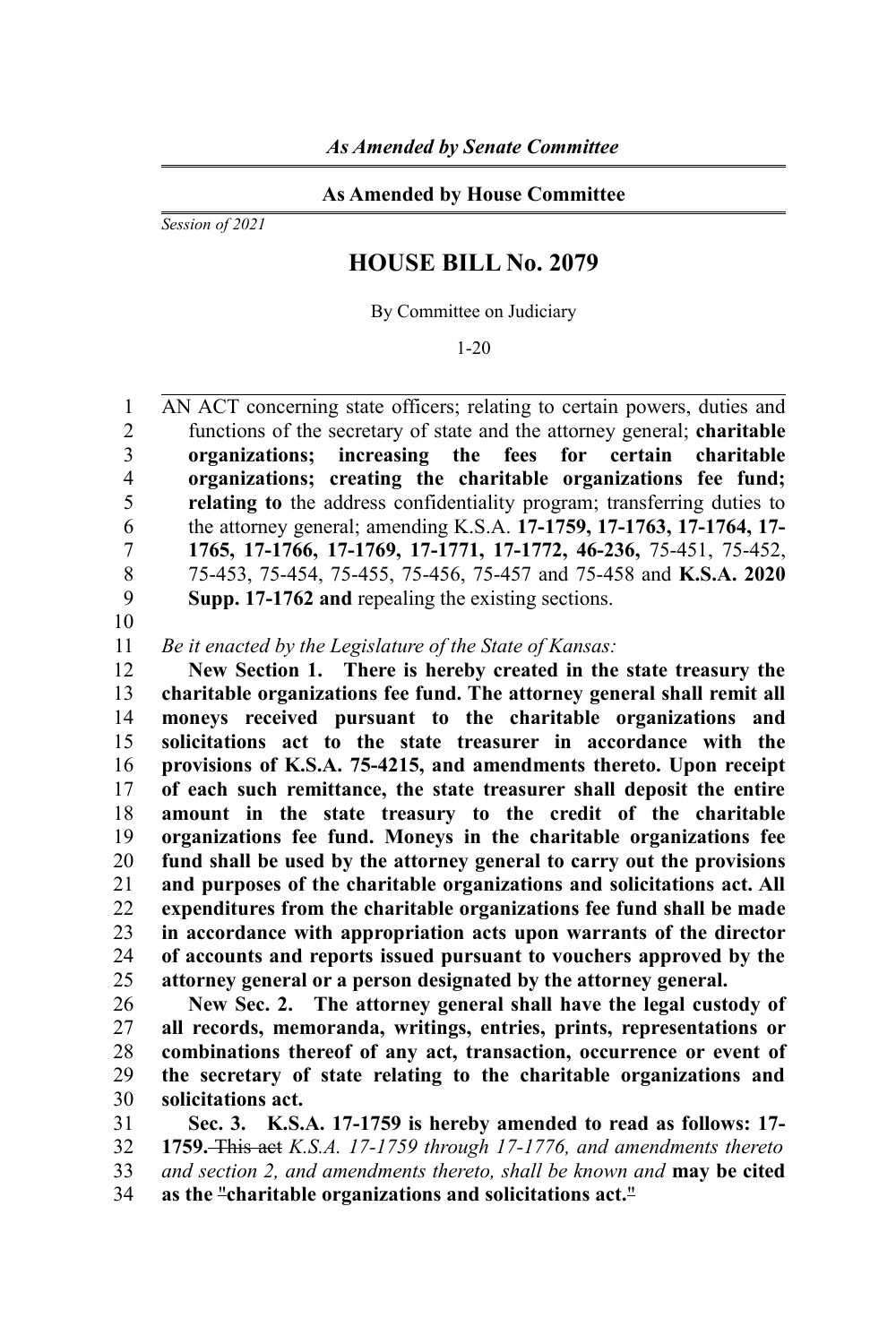**Sec. 4. K.S.A. 2020 Supp. 17-1762 is hereby amended to read as follows: 17-1762. The following persons shall not be required to register with the** secretary of state *attorney general***:** 1 2 3

**(a) State educational institutions under the control and supervision of the state board of regents, unified school districts, educational interlocals, educational cooperatives, area vocationaltechnical schools, all educational institutions that are accredited by a regional accrediting association or by an organization affiliated with the national commission of accrediting, any foundation having an established identity with any of the aforementioned educational institutions, any other educational institution confining its solicitation of contributions to the student body, alumni, faculty and trustees of such institution, and their families, or a library established under the laws of this state, provided that the annual financial report of such institution or library shall be filed with the attorney general;** 4 5 6 7 8 9 10 11 12 13 14 15

**(b) fraternal, patriotic, social, educational, alumni organizations and historical societies when solicitation of contributions is confined to their membership. This exemption shall be extended to any subsidiary of a parent or superior organization exempted by this subsection where such solicitation is confined to the membership of the subsidiary, parent or superior organization;** 16 17 18 19 20 21

**(c) persons requesting any contributions for the relief or benefit of any individual, specified by name at the time of the solicitation, if the contributions collected are turned over to the named beneficiary, first deducting reasonable expenses for costs of banquets, or social gatherings, if any, provided all** fund raising *fundraising* **functions are carried on by persons who are unpaid, directly or indirectly, for such services;** 22 23 24 25 26 27 28

**(d) any charitable organization** which *that* **does not intend to solicit and receive and does not actually receive contributions in excess of \$10,000 during such organization's tax period, as defined by K.S.A. 17-7501, and amendments thereto, if all of such organization's** fundraising *fundraising* **functions are carried on by persons who are unpaid for such services.** However, **If the gross contributions received by such charitable organization during any such tax period is in excess of \$10,000, such organization, within 30 days after the end of such tax period, shall register with the** secretary of state *attorney general* **as provided in K.S.A. 17-1763, and amendments thereto;** 29 30 31 32 33 34 35 36 37 38

**(e) any incorporated community chest, united fund, united way or any charitable organization receiving an allocation from an incorporated community chest, united fund or united way;** 39 40 41

**(f) a bona fide organization of volunteer firemen, or a bona fide auxiliary or affiliate of such organization, if all** fund-raising *fundraising* 42 43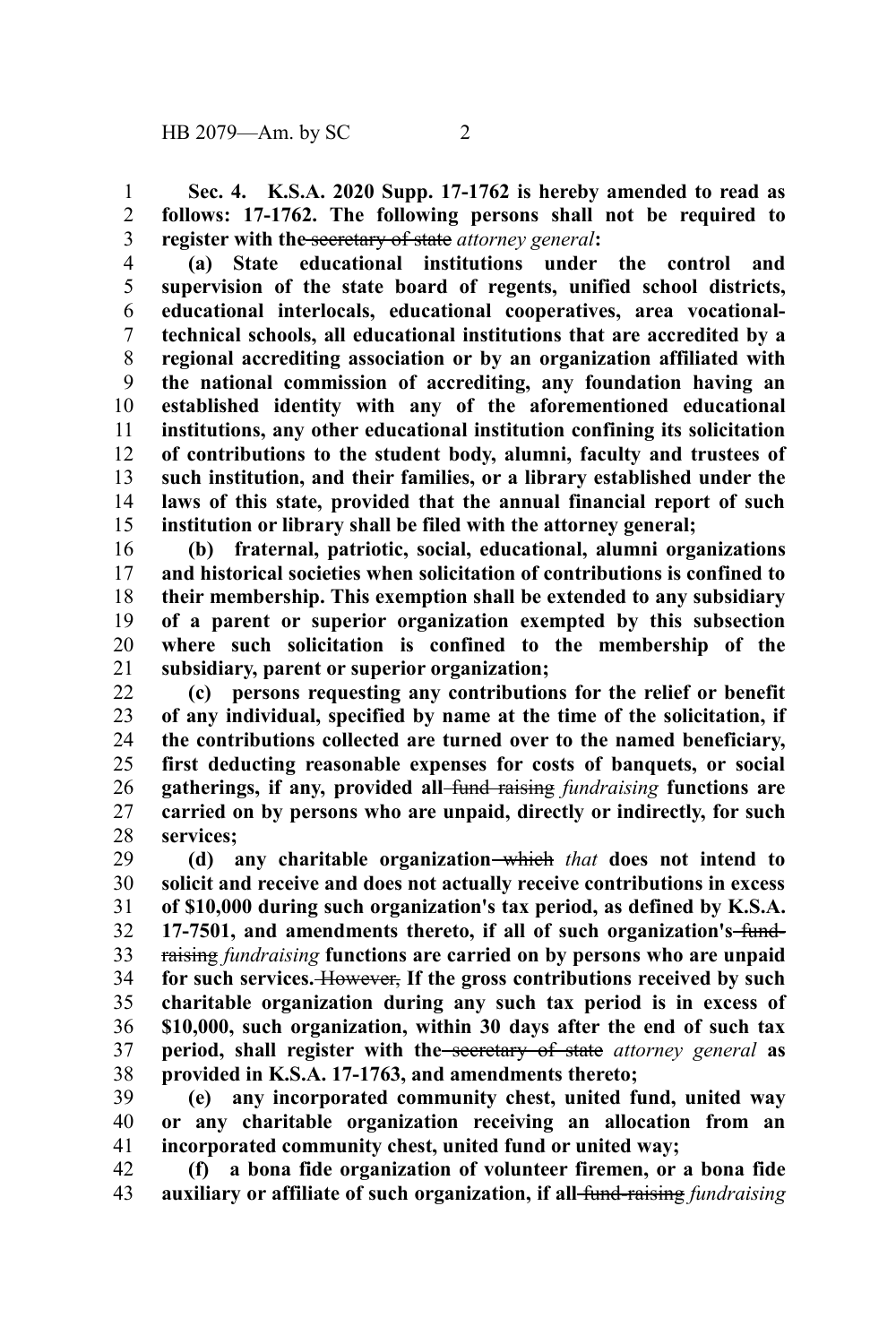**activities are carried on by members of such organization or an affiliate thereof and such members receive no compensation, directly or indirectly, therefor;** 1 2 3

**(g) any charitable organization operating a nursery for infants awaiting adoption if all** fund-raising *fundraising* **activities are carried on by members of such an organization or an affiliate thereof and such members receive no compensation, directly or indirectly, therefor;** 4 5 6 7 8

**(h) any corporation established by the federal congress that is required by federal law to submit annual reports of such corporation's activities to congress containing itemized accounts of all receipts and expenditures after being duly audited by the department of defense or other federal department;** 9 10 11 12 13

**(i) any girls' club** which *that* **is affiliated with the girls' club of America, a corporation chartered by congress, if such an affiliate properly files the reports required by the girls' club of America and that the girls' club of America files with the government of the United States the reports required by such federal charter;** 14 15 16 17 18

**(j) any boys' club** which *that* **is affiliated with the boys' club of America, a corporation chartered by congress, if such an affiliate properly files the reports required by the boys' club of America and that the boys' club of America files with the government of the United States the reports required by such federal charter;** 19 20 21 22 23

**(k) any corporation, trust or organization incorporated or established for religious purposes, or established for charitable, hospital or educational purposes and engaged in effectuating one or more of such purposes, that is affiliated with, operated by or supervised or controlled by a corporation, trust or organization incorporated or established for religious purposes, or to any other religious agency or organization which serves religion by the preservation of religious rights and freedom from persecution or prejudice or by fostering religion, including the moral and ethical aspects of a particular religious faith;** 24 25 26 27 28 29 30 31 32 33

**(l) the boy scouts of America and the girl scouts of America, including any regional or local organization affiliated therewith;** 34 35

**(m) the young men's christian association and the young women's christian association, including any regional or local organization affiliated therewith;** 36 37 38

**(n) any licensed medical care facility** which *that* **is organized as a nonprofit corporation under the laws of this state;** 39 40

**(o) any licensed community mental health center or licensed mental health clinic;** 41 42

**(p) any licensed community center for people with intellectual** 43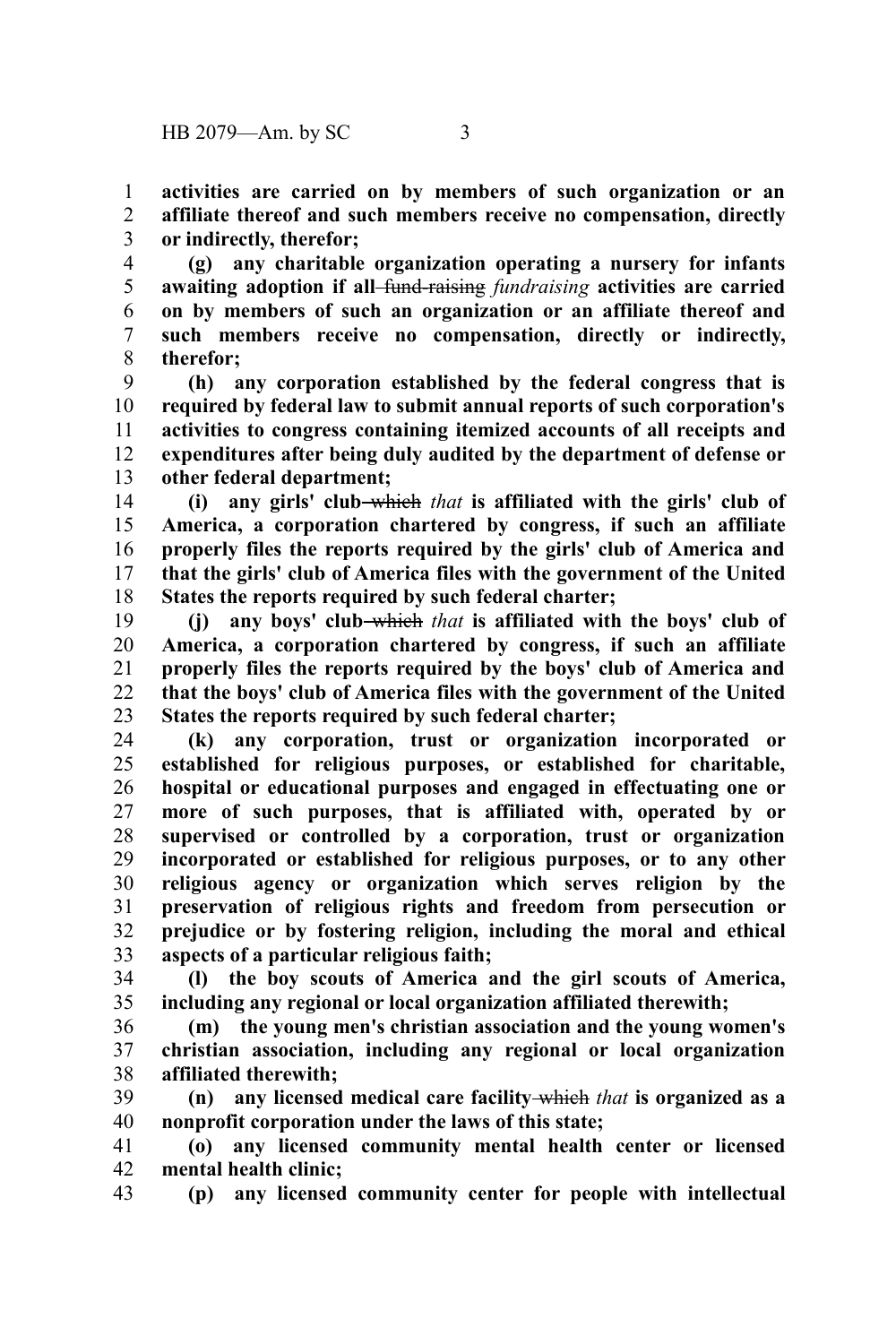**disability and its affiliates as determined by the Kansas department for aging and disability services;** 1 2

**(q) any charitable organization of employees of a corporation whose principal gifts are made to an incorporated community chest, united fund or united way, and whose solicitation is limited to such employees;** 3 4 5 6

**(r) any community foundation or community trust to which deductible contributions can be made by individuals, corporations, public charities and private foundations, as well as other charitable organizations and governmental agencies for the overall purposes of the foundation or to particular charitable and endowment funds established under agreement with the foundation or trust for the charitable benefit of the people of a specific geographic area and** which *that* **is a nonprofit organization exempt from federal income taxation pursuant to section 501(a) of the internal revenue code of 1986, as in effect on the effective date of this act, by reason of qualification under section 501(c)(3) of the internal revenue code of 1986, as in effect on the effective date of this act, and** which *that* **is deemed a publicly supported organization and not a private foundation within the meaning of section 509(a)(1) of the internal revenue code of 1986, as in effect on the effective date of this act;** 7 8 9 10 11 12 13 14 15 16 17 18 19 20 21

**(s) any charitable organization** which *that* **does not intend to or does not actually solicit or receive contributions from more than 100 persons;** 22 23 24

**(t) any charitable organization the funds of which are used to support an activity of a municipality of this state;** 25 26

**(u) the junior league, including any local community organization affiliated therewith; and** 27 28

**(v) any charitable organization that is an animal shelter licensed pursuant to K.S.A. 47-1701 et seq., and amendments thereto.** 29 30

**Sec. 5. K.S.A. 17-1763 is hereby amended to read as follows: 17- 1763. (a) Except for charitable organizations exempt under K.S.A. 17- 1762, and amendments thereto, no charitable organization shall solicit funds in this state, nor employ a professional fund raiser to solicit funds in this state, for any charitable purpose, unless such organization has filed** with the office of the secretary of state of the state of Kansas, **a registered statement** *with the attorney general* **prior to solicitation.** 31 32 33 34 35 36 37 38

**(b) The** secretary of state *attorney general* **shall prescribe registration forms** which *that* **shall be signed and sworn to by two authorized officers of the organization, including the chief fiscal officer, and** which **shall include the following information about such organization's activities in this state:** 39 40 41 42 43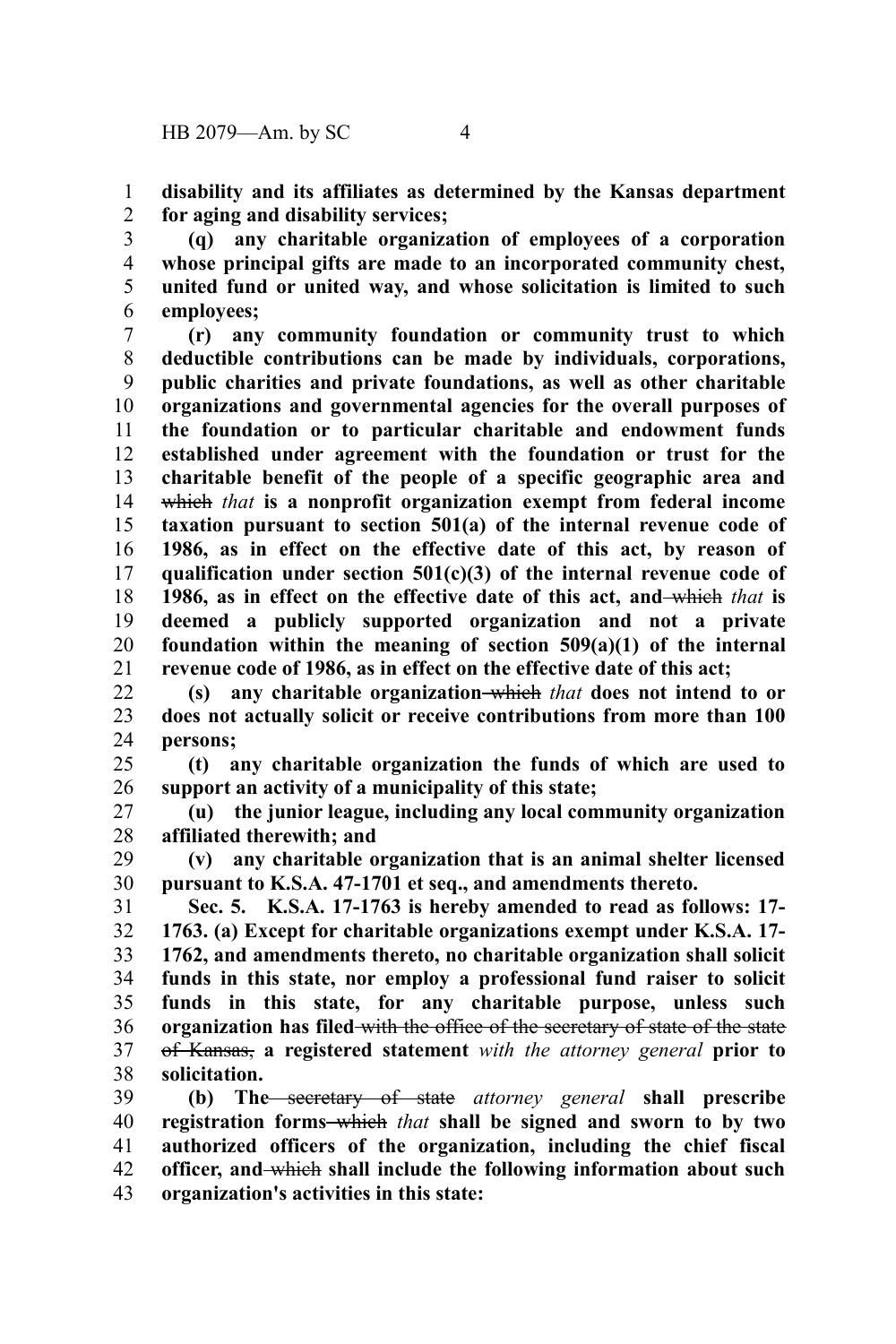**(1) The name of the organization and the name or names under which it intends to solicit;** 1 2

3

**(2) the purpose for which such organization was organized;**

4 5

6

**(3) the principal mailing address and street address of the organization and the mailing addresses and street addresses of any offices in this state;**

**(4) the names and mailing addresses and street addresses of any subsidiary or subordinate chapters, branches or affiliates in this state;** 7 8

**(5) the place where and the date when the organization was legally established, the form in which such organization is organized and a reference to any determination of such organization's taxexempt status, if any, under the federal internal revenue code of 1986;** 9 10 11 12

**(6) the names and mailing addresses and street addresses of the officers, directors, trustees and principal salaried employees of the organization;** 13 14 15

**(7) the name and mailing address and street address of the person having custody of such organization's financial records;** 16 17

**(8) the names of the individuals or officers of the organization who will have responsibility for the custody of the contributions;** 18 19

**(9) the names of the individuals or officers of the organization who will have responsibility for the distribution of the contributions;** 20 21

**(10) the names of the individuals or officers of the organization who will have responsibility for the conduct of solicitation activities;** 22 23

**(11) the general purposes for which the organization intends to solicit contributions;** 24 25

**(12) a statement indicating whether the organization intends to solicit contributions directly or have such solicitation done on such organization's behalf by others and naming any professional fund raiser the organization intends to use;** 26 27 28 29

**(13) a statement indicating whether the organization is authorized by any other governmental authority to solicit contributions and whether such organization is or has ever been enjoined by any court from soliciting contributions;** 30 31 32 33

**(14) the cost of** fund raising *fundraising* **incurred or anticipated to be incurred by the organization, including a statement of such costs as a percentage of contributions received; and** 34 35 36

**(15) a copy of the federal income tax return of the charitable organization, if the charitable organization is required to file such; otherwise a financial statement covering complete disclosure of the fiscal activities of the organization during the preceding year. The financial statement shall be submitted on forms approved by the** secretary of state *attorney general***, signed and sworn by at least two authorized officers of the organization, including the chief fiscal** 37 38 39 40 41 42 43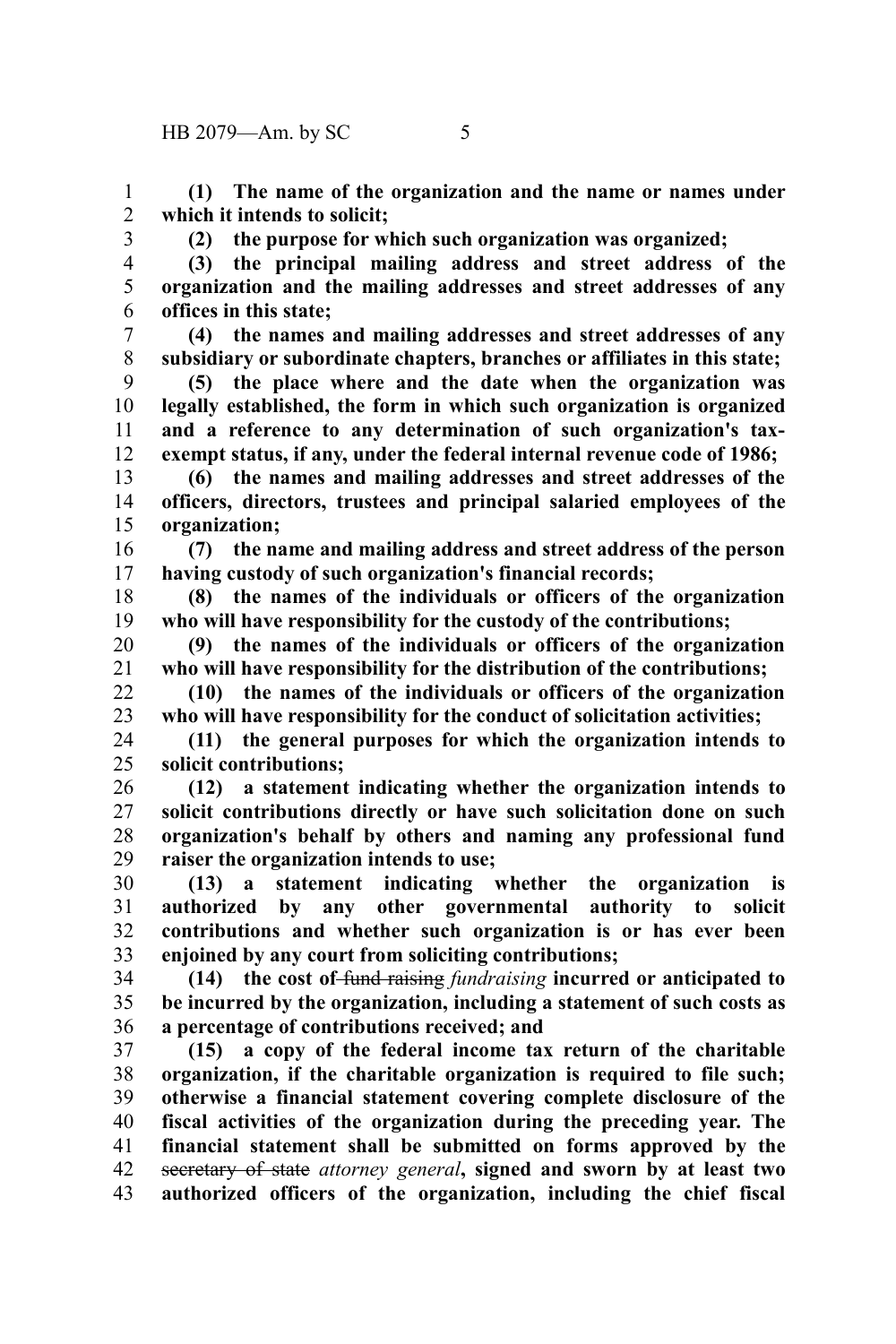**officer. Such financial statement shall include a balance sheet and statement of income and expense, clearly setting forth the following: Gross receipts and gross income from all sources, broken down into total receipts and income from each separate solicitation project or source; cost of administration; cost of solicitation; cost of programs designed to inform or educate the public; funds or properties transferred out of this state, with explanation as to recipient and purpose; and total net amount disbursed or dedicated for each major purpose, charitable or otherwise.** 1 2 3 4 5 6 7 8 9

**(c) A charitable organization that received contributions in excess of \$500,000 during the organization's most recently completed fiscal year shall file, in addition to the federal income tax returns or the statement required by subsection (b), an audited financial statement for the charitable organization's most recently completed fiscal year, prepared in accordance with generally accepted accounting principles, and the opinion of an independent certified public accountant on the financial statement.** 10 11 12 13 14 15 16 17

**(d)** Upon receipt of-any such a proper registration and payment of *applicable fees***, the** secretary of state *attorney general* **shall issue a charitable solicitation license and identification number. All certificates of registration and identification numbers issued to charitable organizations shall expire on the last day of the sixth month following the month in which the fiscal year of the charitable organization ends.** 18 19 20 21 22 23 24

**(e) Every charitable organization required to register with the** secretary of state *attorney general* **shall pay a fee of** \$20 *\$25* **with each registration.** 25 26 27

**(f)** *(1)* **The** secretary of state *attorney general* **may adopt rules and** regulations necessary for the administration of this the charitable *organizations and solicitations* **act.** 28 29 30

*(2) All rules and regulations, orders, directives and standards of the secretary of state relating to the charitable organizations and solicitations act that are in effect on June 30, 2021, shall be deemed to be the rules and regulations, orders, directives and standards of the attorney general and shall continue to be effective until amended, revoked or nullified pursuant to law.* 31 32 33 34 35 36

*(g) A state agency or state official shall not impose any annual filing or reporting requirements on a private foundation, as defined in 26 U.S.C. § 509(a), as in effect on July 1, 2021, or a charitable trust, as defined in 26 U.S.C. § 4947(a)(1), as in effect on July 1, 2021, that are more stringent, restrictive or expansive than such requirements in the Kansas Statutes Annotated or federal law.* 37 38 39 40 41 42

**Sec. 6. K.S.A. 17-1764 is hereby amended to read as follows: 17-** 43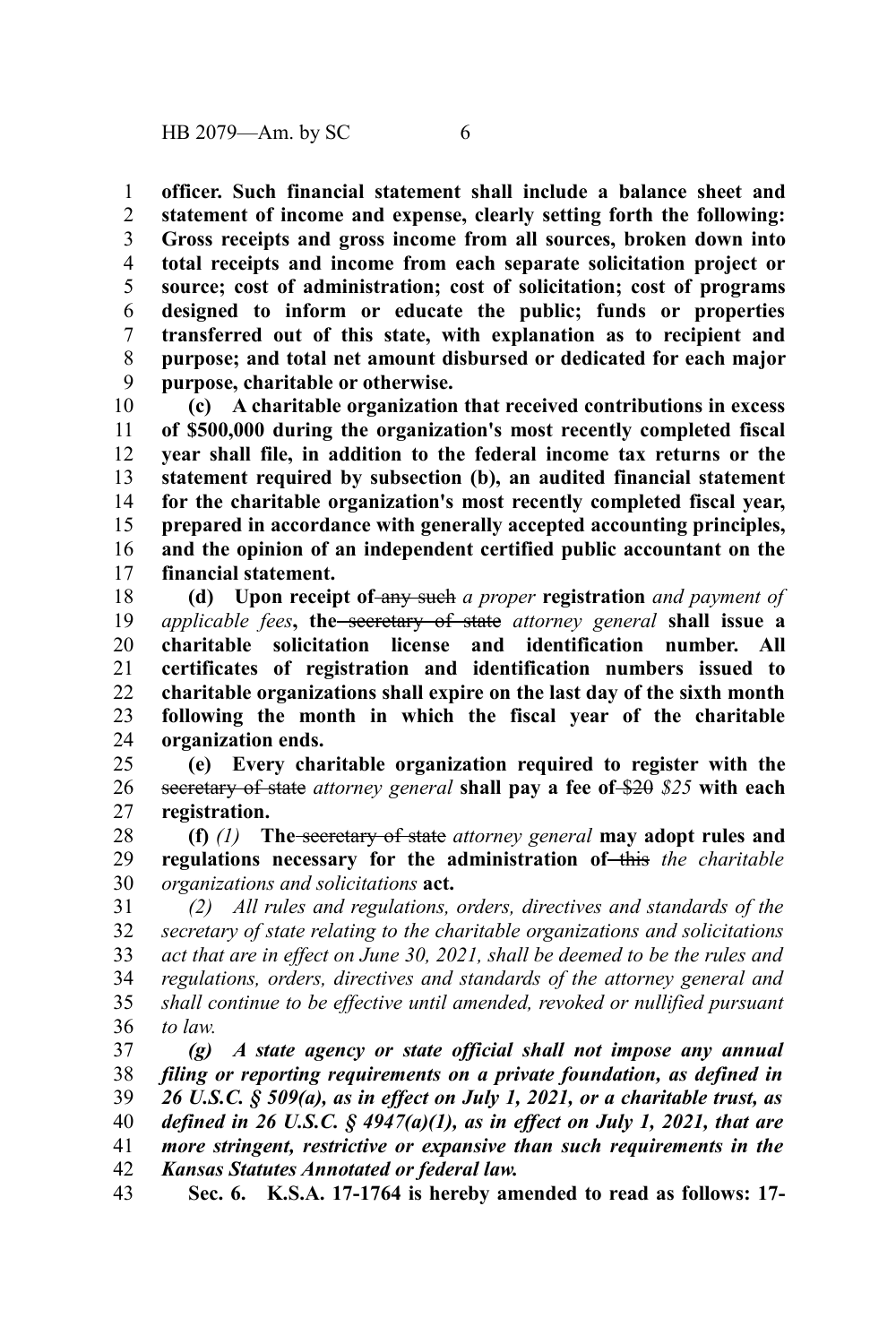**1764.** *(a)* **No person shall act as a professional fund raiser for a charitable organization or for any religious organization as described in** subsection (k) of **K.S.A. 17-1762***(k)***, and amendments thereto, before such person has registered with the** secretary of state *attorney general* **or after the expiration or cancellation of such registration or any renewal of such registration.** 1 2 3 4 5 6

*(b)* Applications *An application* **for registration** and reregistration *or renewal* **shall be in writing and under oath in the form prescribed by the** secretary of state *attorney general***. Registration** or reregistration **shall be in effect for a period of one year, or a part thereof, expiring on June 30, and may be renewed** upon written application, under oath, in the form prescribed by the secretary of state **for additional** one year *one-year* **periods.** 7 8 9 10 11 12 13

*(c)* **Every professional fund raiser required to register** pursuant to this act *with the attorney general* **shall***:* 14 15

16

*(1) Pay a fee of \$25 with each registration or renewal; and*

*(2)* **file an annual written report with the** secretary of state *attorney general* **containing such information as the** secretary *attorney general* **may require by-rule and regulation** rules and regulations adopted **pursuant to K.S.A. 17-1763, and amendments thereto.** 17 18 19 20

**Sec. 7. K.S.A. 17-1765 is hereby amended to read as follows: 17- 1765.** *(a)* **No person shall act as a professional solicitor in the employ of a professional fund raiser before such person has registered with the** secretary of state *attorney general* **or after the expiration or cancellation of such registration or any renewal of such registration.** 21 22 23 24 25

*(b) An* **application for registration or** reregistration *renewal* **shall be in writing**, and **under** oath-and in the form prescribed by the secretary of state. Upon receipt of any such registration, the secretary of state shall issue a professional solicitor's license and identification number *attorney general***.** Such registration or reregistration *Registration* **shall be in effect for a period of one year, or a part thereof, expiring on June 30, and** may be renewed upon written application, under oath, in the formprescribed by the secretary of state for an additional one-year period *for additional one-year periods***.** 26 27 28 29 30 31 32 33 34

*Upon receipt of a proper registration or renewal and payment of applicable fees, the attorney general shall issue a professional solicitor's license and identification number.* 35 36 37

*(d) Every professional solicitor required to register with the attorney general shall pay a fee of \$25 with each registration or renewal.* 38 39

**Sec. 8. K.S.A. 17-1766 is hereby amended to read as follows: 17- 1766. All solicitations by professional solicitors shall contain the following disclosures at the point of solicitation:** 40 41 42

**(a) The name, address and telephone number of the charitable** 43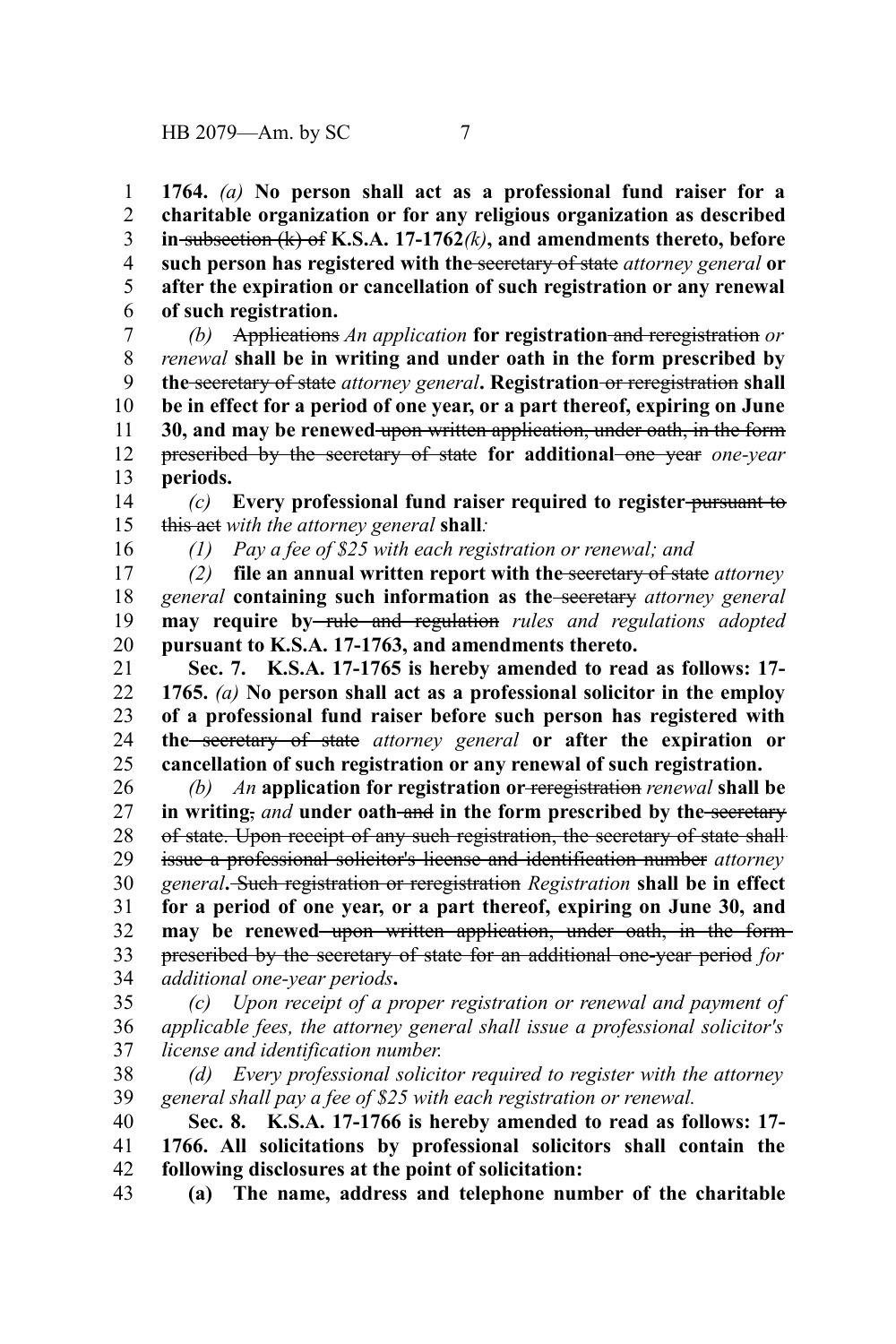**organization;** 1

**(b) the registration number, obtained pursuant to K.S.A. 17-1763***, and amendments thereto,* **for the charitable organization;** 2 3

**(c) if the solicitation is made by a person acting as a professional solicitor, the registration number obtained pursuant to K.S.A. 17- 1765***, and amendments thereto***; and** 4 5 6

**(d) that an annual financial report required by K.S.A. 17-1763***, and amendments thereto,* **for the preceding fiscal year is on file with the** secretary of state *attorney general***.** 7 8 9

**Sec. 9. K.S.A. 17-1769 is hereby amended to read as follows: 17- 1769. The following acts and practices are hereby declared unlawful as applied to the planning, conduct or execution of any solicitation or charitable purpose:** 10 11 12 13

**(a) Operating in violation of, or failing to comply with, any of the requirements of** this *the charitable organizations and solicitations* **act;** 14 15

**(b) utilizing any deceptive acts or practices whether or not any person has in fact been misled. Deceptive acts or practices include, but are not limited to, the following:** 16 17 18

**(1) The intentional use in any solicitation of exaggeration, innuendo or ambiguity as to a material fact; and** 19 20

**(2) the intentional failure to state a material fact, or the intentional concealment, suppression or omission of a material fact in any solicitation;** 21 22 23

**(c) utilizing any unconscionable acts or practices. An unconscionable act or practice violates** this *the charitable organizations and solicitations* **act whether it occurs before, during or after the solicitation.** 24 25 26 27

**(1) The unconscionability of an act or practice is a question for the court.** 28 29

**(2) In determining whether an act or practice is unconscionable, the court shall consider circumstances** which *that* **the charitable organization or fund raiser knew or had reason to know including, but not limited to, the following:** 30 31 32 33

**(A) Taking advantage of a person's inability to reasonably protect such person's interests because of the person's physical infirmity, ignorance, illiteracy, inability to understand the language of a solicitation or similar factor; and** 34 35 36 37

38

**(B) using undue pressure in soliciting;**

**(d) utilizing any representation that implies the contribution is for or on behalf of a charitable organization or utilizing any emblem, device or printed matter belonging to or associated with a charitable organization, without obtaining authorization in writing from the charitable organization;** 39 40 41 42 43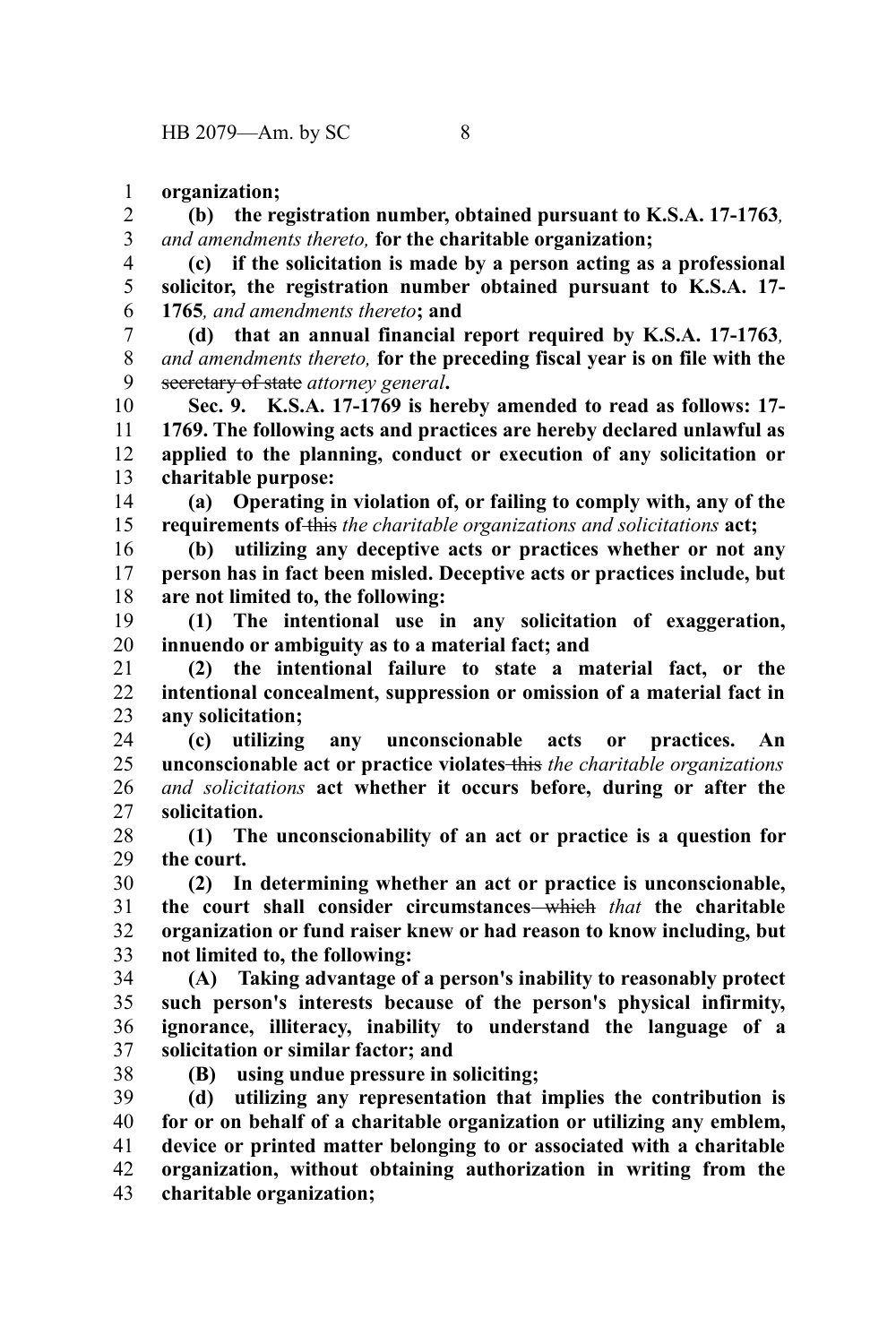**(e) utilizing a name, symbol or statement so closely related or similar to that used by another charitable organization that the use thereof would tend to confuse or mislead a solicited person, whether or not any person has in fact been misled;** 1 2 3 4

**(f) misrepresenting or misleading any person in any manner to believe that the person on whose behalf a solicitation or charitable purpose is being conducted is a charitable organization;** 5 6 7

**(g) using donations for purposes other than those stated in an organization's articles of incorporation or current registration statements filed with the** secretary of state *attorney general***;** 8 9 10

**(h) using donations for purposes other than those stated in solicitations;** 11 12

13

**(i) using donations for other than charitable purposes;**

**(j) misrepresenting or misleading any person in any matter, to believe that any other person or governmental unit sponsors, endorses or approves such solicitation or charitable purpose when such other person has not given consent in writing to the use of such person's name for these purposes; and** 14 15 16 17 18

**(k) utilizing or exploiting the fact of registrations so as to lead any person to believe that such registration in any manner constitutes an endorsement or approval by the state.** 19 20 21

**Sec. 10. K.S.A. 17-1771 is hereby amended to read as follows: 17- 1771. Registration under** this *the charitable organizations and solicitations* **act shall not be deemed to constitute an endorsement by the state of Kansas of any registering charitable organization, professional fund raiser or professional solicitor. It shall be unlawful for any charitable organization, professional fund raiser or professional solicitor to represent, directly or indirectly, by advertising or any other manner, that such charitable organization, professional fund raiser or professional solicitor has registered or otherwise complied with the provisions of** this *the charitable organizations and solicitations* **act, for the purpose of solicitation and collection of funds for charitable purposes. The** secretary of state *attorney general* **shall cancel the registration of any organization, professional fund raiser or professional solicitor that violates the provisions of this section.** 22 23 24 25 26 27 28 29 30 31 32 33 34 35

**Sec. 11. K.S.A. 17-1772 is hereby amended to read as follows: 17- 1772.** *(a)* **The** secretary of state *attorney general* **may enter into reciprocal agreements** *relating to the charitable organizations and solicitations act* **with a like authority of any other state or states for the purpose of exchanging information made available to the** secretary of state *attorney general* **or to such other like authority.** 36 37 38 39 40 41

*(b) All reciprocal agreements entered into by the secretary of state relating to the charitable organizations and solicitations act that are in* 42 43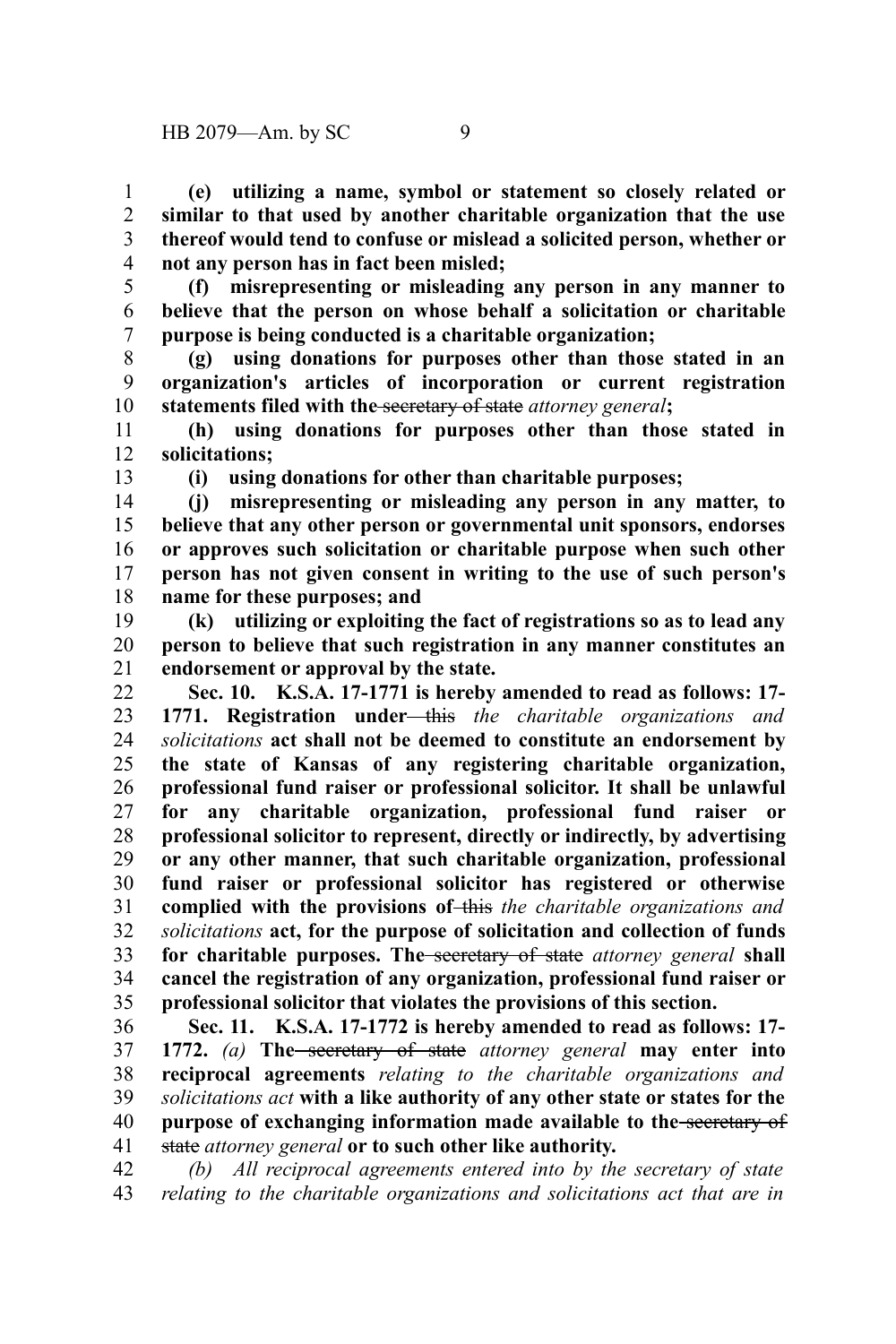*effect on June 30, 2021, shall be deemed to be reciprocal agreements* 1

*entered into by the attorney general and shall continue to be effective until amended, revoked or nullified pursuant to law.* 2 3

**Sec. 12. K.S.A. 46-236 is hereby amended to read as follows: 46- 236.** *(a)* **No state officer or employee, candidate for state office or state officer elect shall solicit any economic opportunity, gift, loan, gratuity, special discount, favor, hospitality, or service from any person known to have a special interest, under circumstances where such officer, employee, candidate or state officer elect knows or should know that a major purpose of the donor in granting the same could be to influence the performance of the official duties or prospective official duties of such officer, employee, candidate or state officer elect.** 4 5 6 7 8 9 10 11 12

*(b)* **Except when a particular course of official action is to be followed as a condition thereon, this section shall not apply to: (1) Any contribution reported in compliance with the campaign finance act; (2) a commercially reasonable loan or other commercial transaction in the ordinary course of business; (3) any solicitation for the benefit of any charitable organization** which is **required to file a registration statement with the** secretary of state *attorney general* **pursuant to K.S.A. 17-1761, and amendments thereto, or** which is **exempted from filing such statement pursuant to K.S.A. 17-1762, and amendments thereto, or for the benefit of any educational institution or such institution's endowment association, if such association has qualified as a nonprofit organization under** paragraph (3) of subsection (c) of **section 501***(c)(3)* **of the internal revenue code of 1986, as amended; (4) any solicitation for the benefit of any national nonprofit, nonpartisan organization established for the purpose of serving, informing, educating and strengthening state legislatures in all states of the nation; or (5) any solicitation for the benefit of any national, nonprofit organization established for the purpose of serving, informing and educating elected executive branch officials in all states of the nation.** 13 14 15 16 17 18 19 20 21 22 23 24 25 26 27 28 29 30 31

Section 1. Sec. 13. K.S.A. 75-451 is hereby amended to read as follows: 75-451. The legislature finds that persons attempting to escape from actual or threatened domestic violence, sexual assault, human trafficking or stalking frequently establish new addresses in order to prevent their assailants or probable assailants from finding them. The purpose of K.S.A. 75-451<del>-to</del> through 75-458, inclusive, and amendments thereto, is to enable state and local agencies to respond to requests for public records without disclosing the location of a victim of domestic violence, sexual assault, human trafficking or stalking, to enable interagency cooperation with the secretary of state *attorney general* in providing address confidentiality for victims of domestic violence, sexual assault, human trafficking or stalking, and to enable state and local 32 33 34 35 36 37 38 39 40 41 42 43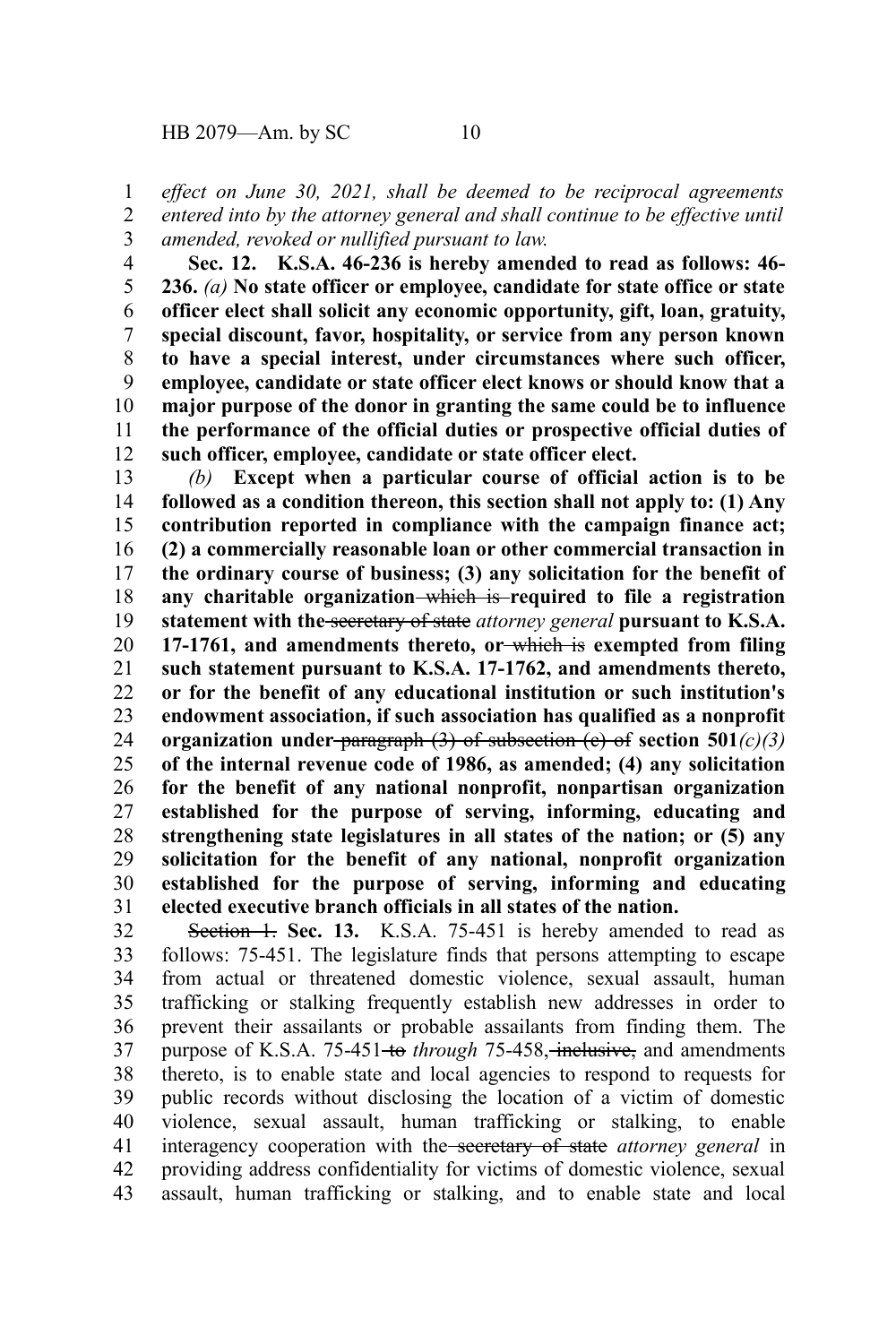HB 2079—Am. by SC 11

agencies to accept a program participant's use of an address designated by the secretary of state *attorney general* as a substitute mailing address. Sec. 2. 14. K.S.A. 75-452 is hereby amended to read as follows: 75-452. The following words and phrases when used in K.S.A. 75-451-to*through* 75-458, inclusive, and amendments thereto, shall have the meanings respectively ascribed to them herein *mean*, unless the context clearly requires otherwise: (a) "Abuse" means: (1) Causing or attempting to cause physical harm; (2) placing another person in fear of imminent physical harm; (3) causing another person to engage involuntarily in sexual relations by force, threats or duress, or threatening to do so; (4) engaging in mental abuse, which includes threats, intimidation and acts designed to induce terror; (5) depriving another person of necessary health care, housing or food; or (6) unreasonably and forcibly restraining the physical movement of another. (b) "Confidential address" means a residential street address, school street address or work street address of an individual, as specified on the individual's application to be a program participant under K.S.A.  $75-451 \pm 0.$ *through* 75-458, inclusive, and amendments thereto. (c) "Confidential mailing address" means an address that is recognized for delivery by the United States postal service. (d) "Domestic violence" means abuse committed against a victim or the victim's spouse or dependent child by: (1) A current or former spouse of the victim; (2) a person with whom the victim shares parentage of a child in common; (3) a person who is cohabitating with, or has cohabitated with, the victim; (4) a person who is related by blood or marriage; or (5) a person with whom the victim has or had a dating or engagement relationship. (e) "Program participant" means a person certified as a program participant under K.S.A. 75-453, and amendments thereto. (f) "Enrolling agent" means state and local agencies, law enforcement offices, nonprofit agencies and any others designated by the secretary of state *attorney general* that provide counseling and shelter services to victims of domestic violence, sexual assault, human trafficking or stalking. (g) "Sexual assault" means an act which if committed in this state would constitute any crime defined in article 35 of chapter 21 of the Kansas Statutes Annotated, prior to their repeal, or article 55 of chapter 21 1 2 3 4 5 6 7 8 9 10 11 12 13 14 15 16 17 18 19 20 21 22 23 24 25 26 27 28 29 30 31 32 33 34 35 36 37 38 39 40 41 42 43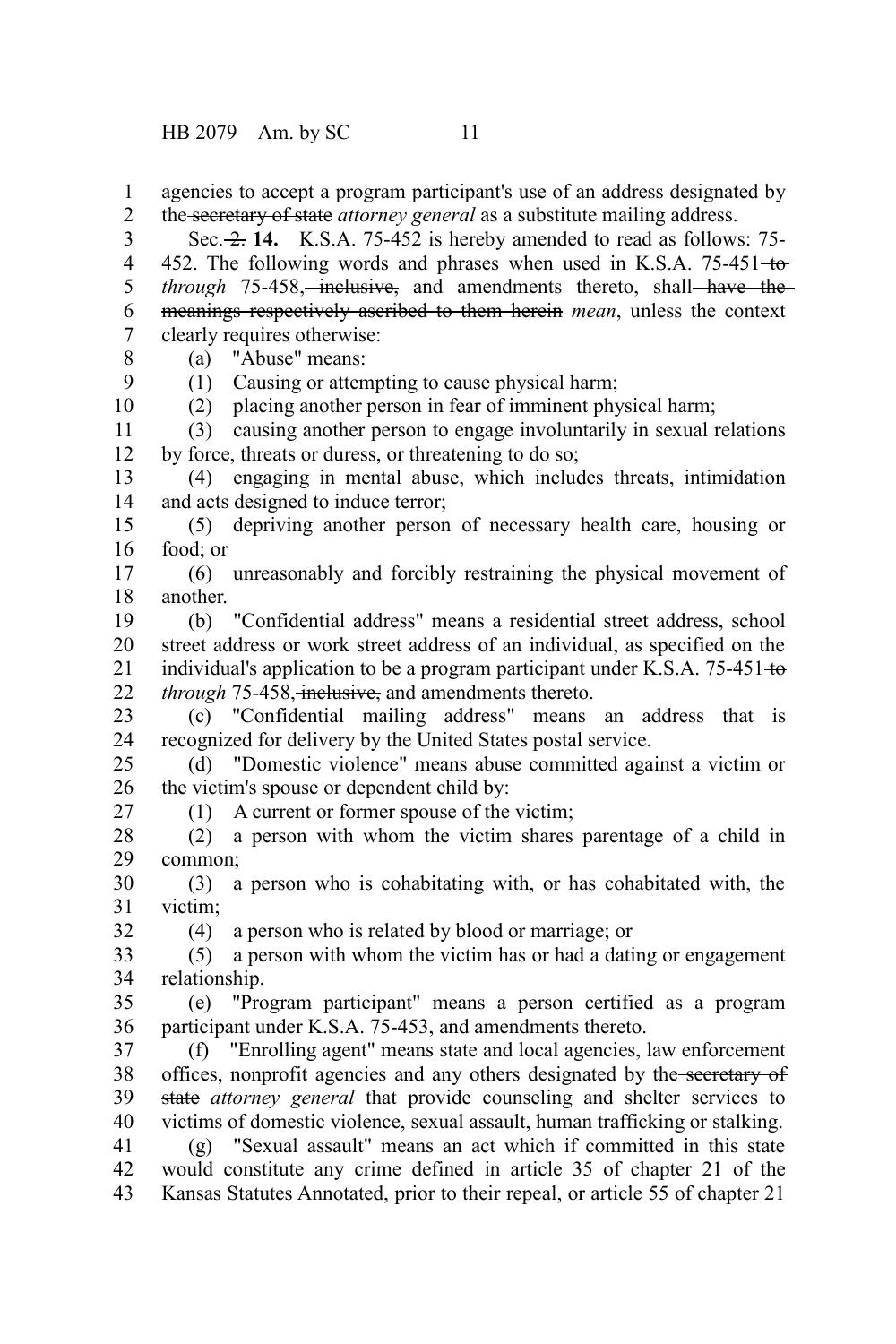of the Kansas Statutes Annotated, or K.S.A. 2020 Supp. 21-6419 through 21-6422, and amendments thereto. 1 2

(h) "Stalking" means an act which if committed in this state would constitute "stalking" as defined by K.S.A. 60-31a01, and amendments thereto. 3 4 5

(i) "Human trafficking" means an act which if committed in this state would constitute the crime of human trafficking as defined by K.S.A. 21- 3446, prior to its repeal, or K.S.A. 2020 Supp. 21-5426 $(\alpha)$ , and amendments thereto. 6 7 8 9

Sec. 3. 15. K.S.A. 75-453 is hereby amended to read as follows: 75-453. (a) An adult person, an adult family member residing with the victim, a parent or guardian acting on behalf of a minor, or a guardian acting on behalf of an incapacitated person, may apply by and through an enrolling agent to have an address designated by the secretary of state *attorney general* serve as the person's address or the address of the minor or incapacitated person. Program participants shall not apply directly to the secretary of state *attorney general*. The secretary of state *attorney general* shall approve an application if it is filed in the manner and on the form prescribed by the secretary of state *attorney general,* signed by the applicant and enrolling agent under penalty of perjury and providing*, and it contains all of the following*: 10 11 12 13 14 15 16 17 18 19 20 21

(1) A statement by the applicant that the applicant has good reason to believe that the applicant, or the minor or incapacitated person on whose behalf the application is made, is a victim of domestic violence, sexual assault, human trafficking or stalking and: 22 23 24 25

 $\overrightarrow{(i)}(A)$  That the applicant fears for the applicant's safety or the applicant's children's safety or the safety of the minor or incapacitated person on whose behalf the application is made; or 26 27 28

 $(ii)(2)$  that by virtue of living with an enrolled program participant, the applicant fears that the knowledge or publication of the applicant's whereabouts will put the enrolled participant in danger. 29 30 31

(2) A designation of the secretary of state *attorney general* as agent for purposes of service of process and for the purpose of receipt of mail. 32 33

(3) The confidential mailing address where the applicant can be contacted by the secretary of state *attorney general*, and the phone number or numbers where the applicant can be called by the secretary of state *attorney general*. 34 35 36 37

(4) The confidential address or addresses that the applicant requests not be disclosed for the reason that disclosure will increase the risk of domestic violence, sexual assault, human trafficking or stalking. 38 39 40

(5) Evidence that the applicant or the minor or incapacitated person on whose behalf the application is made, is a victim of domestic violence, sexual assault, human trafficking or stalking, or is an adult family member 41 42 43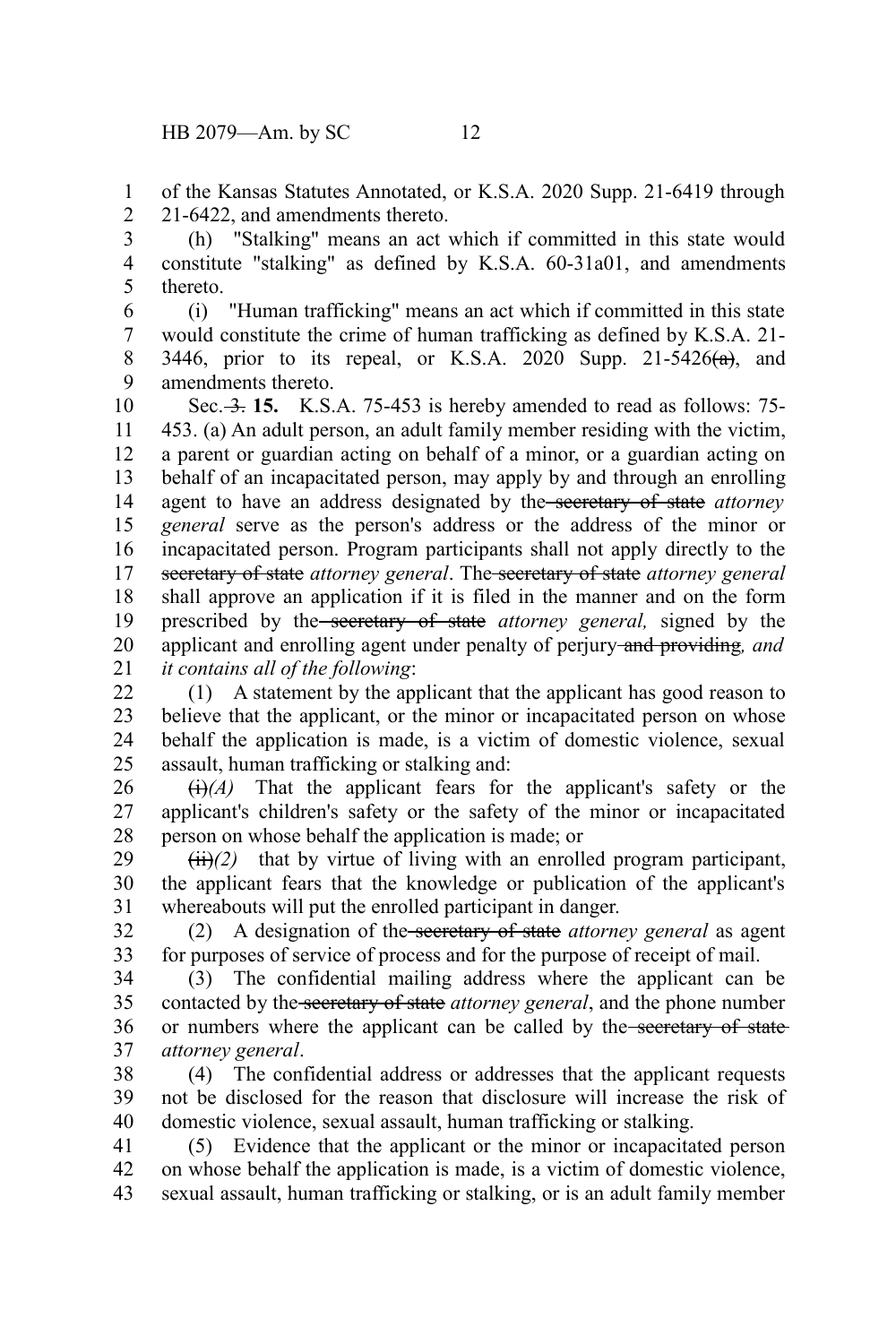residing with the victim. This evidence may include any of the following: 1

(A) Law enforcement, court or other federal, state or local government records or files. 2 3

(B) Documentation from a public or private entity that provides assistance to victims of domestic violence, sexual assault, human trafficking or stalking. 4 5 6

(C) Documentation from a religious, medical or other professional from whom the applicant has sought assistance in dealing with the alleged domestic violence, sexual assault, human trafficking or stalking. 7 8 9

(D) Other forms of evidence as determined by the secretary of state *attorney general*. 10 11

(6) A statement of whether there are any existing court orders involving the applicant for child support, child custody or child visitation and whether there are any active court actions involving the applicant for child support, child custody or child visitation, the name and address of legal counsel of record and the last known address of the other parent or parents involved in those court orders or court actions. 12 13 14 15 16 17

(7) The signature of the applicant and of any individual or representative of any enrolling agent who assisted in the preparation of the application, and the date on which the applicant signed the application. 18 19 20

(b) Applications shall be filed in accordance with procedures prescribed by the secretary of state *attorney general*. 21 22

(c) Upon filing a properly completed application, the secretary of state *attorney general* shall certify the applicant as a program participant. Applicants shall be certified for four years following the date of filing unless the certification is withdrawn or invalidated before that date. The secretary of state shall by rule and regulation establish *attorney general shall adopt rules and regulations prescribing* a renewal procedure. 23 24 25 26 27 28

(d) Upon certification in the program, in any case where there are court orders or court actions identified in subsection  $(a)(6)$ , the secretary of state shall *attorney general*, within 10 days, *shall* notify the other parent or parents of the address designated by the secretary of state *attorney general* for the program participant and the designation of the secretary of state *attorney general* as agent for purpose of service of process. The notice shall be given by mail, return receipt requested, postage prepaid, to the last known address of the other parent to be notified. A copy shall also be sent to that parent's counsel of record. 29 30 31 32 33 34 35 36 37

(e) A person who falsely attests in an application that disclosure of the applicant's address would endanger the applicant's safety or the safety of the applicant's children or the minor or incapacitated person on whose behalf the application is made, or who knowingly provides false or incorrect information upon making an application, shall be punishable *may be prosecuted for, convicted of and punished* under K.S.A. 2020 Supp. 21- 38 39 40 41 42 43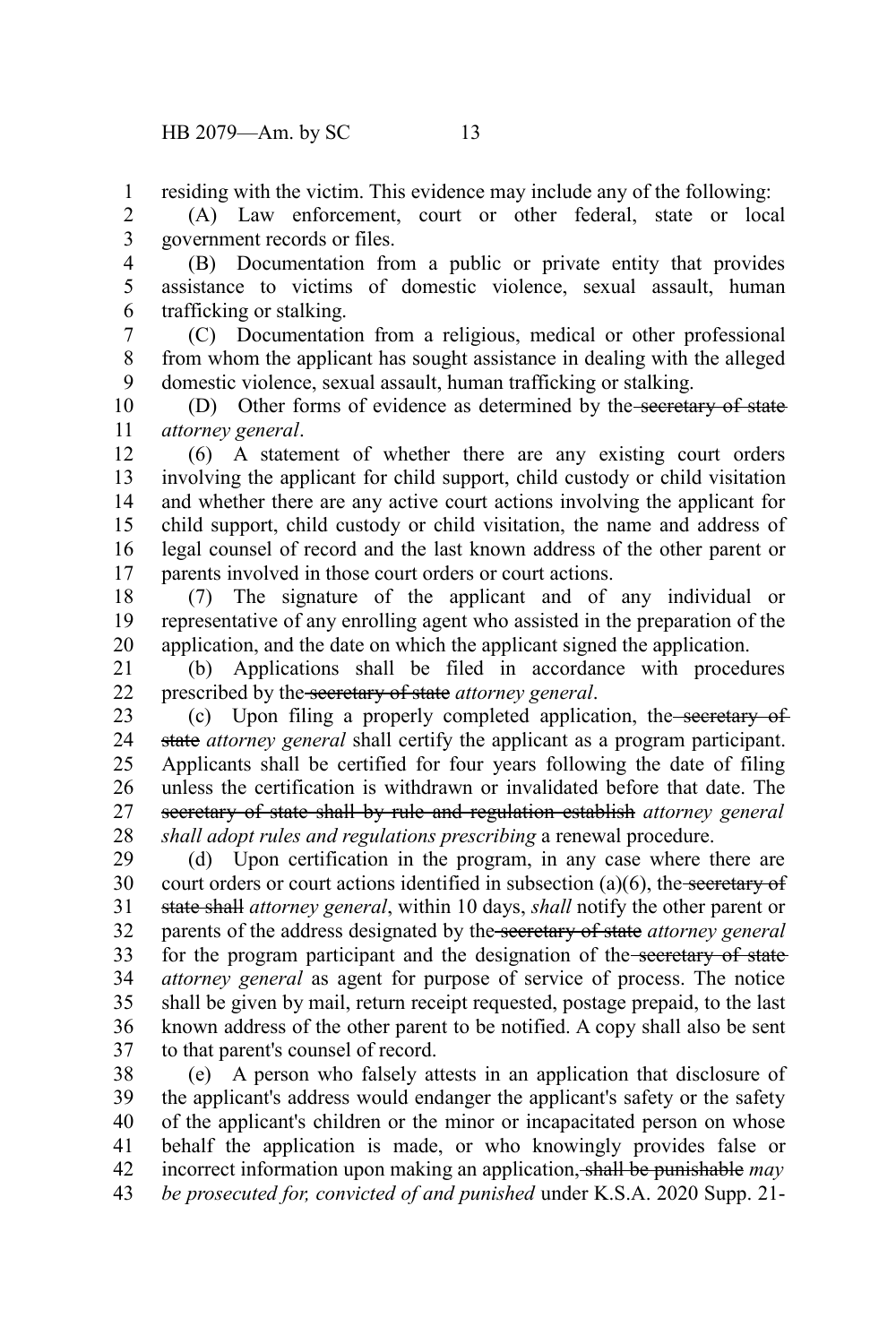5824, and amendments thereto, or other applicable statutes. 1

Sec. 4. **16.** K.S.A. 75-454 is hereby amended to read as follows: 75- 454. (a) If the program participant obtains a legal name change after being certified as a program participant, the secretary of state *attorney general* shall cancel certification of the program participant. 2 3 4 5

(b) The secretary of state *attorney general* may cancel a program participant's certification if there is a change in the residential address from the one listed on the application, unless the program participant provides the secretary of state *attorney general* with seven days' prior notice of the change of address. 6 7 8 9 10

(c) The secretary of state *attorney general* may cancel certification of a program participant if mail forwarded by the secretary *attorney general* to the program participant's address is returned as nondeliverable. 11 12 13

(d) The secretary of state *attorney general* shall cancel certification of a program participant who applies using false information *knowingly provides false or incorrect information*. 14 15 16

Sec. 5. **17.** K.S.A. 75-455 is hereby amended to read as follows: 75- 455. (a) A program participant may request that state and local agencies use the address designated by the secretary of state *attorney general* as the participant's address. When creating a new public record or amending or updating an existing record, state and local agencies shall accept the address designated by the secretary of state *attorney general* as a program participant's substitute address, unless the secretary of state *attorney general* has determined that: 17 18 19 20 21 22 23 24

(1) The agency has a bona fide statutory or administrative requirement for the use of the address which would otherwise be confidential under K.S.A. 75-451<del>-to</del> through 75-458, inclusive, and amendments thereto; and 25 26 27 28

(2) this address will be used only for those statutory and administrative purposes. 29 30

(b) A program participant may use the address designated by the secretary of state *attorney general* as the participant's work address. 31 32

(c) The office of the secretary of state *attorney general* shall forward all first class mail, and other items designated by rule and regulation *rules and regulations*, to the appropriate program participants. 33 34 35

Sec. 6. **18.** K.S.A. 75-456 is hereby amended to read as follows: 75- 456. (a) The secretary of state *attorney general* is authorized to adopt rules and regulations for the proper implementation of K.S.A. 75-451 to *through* 75-458, inclusive, and amendments thereto. 36 37 38 39

(b) (1) The secretary of state shall-preseribe by rule and regulation*adopt rules and regulations prescribing* voting procedures to maintain confidentiality of the addresses of program participants. 40 41 42

*(2) Except for rules and regulations, orders, directives and standards* 43